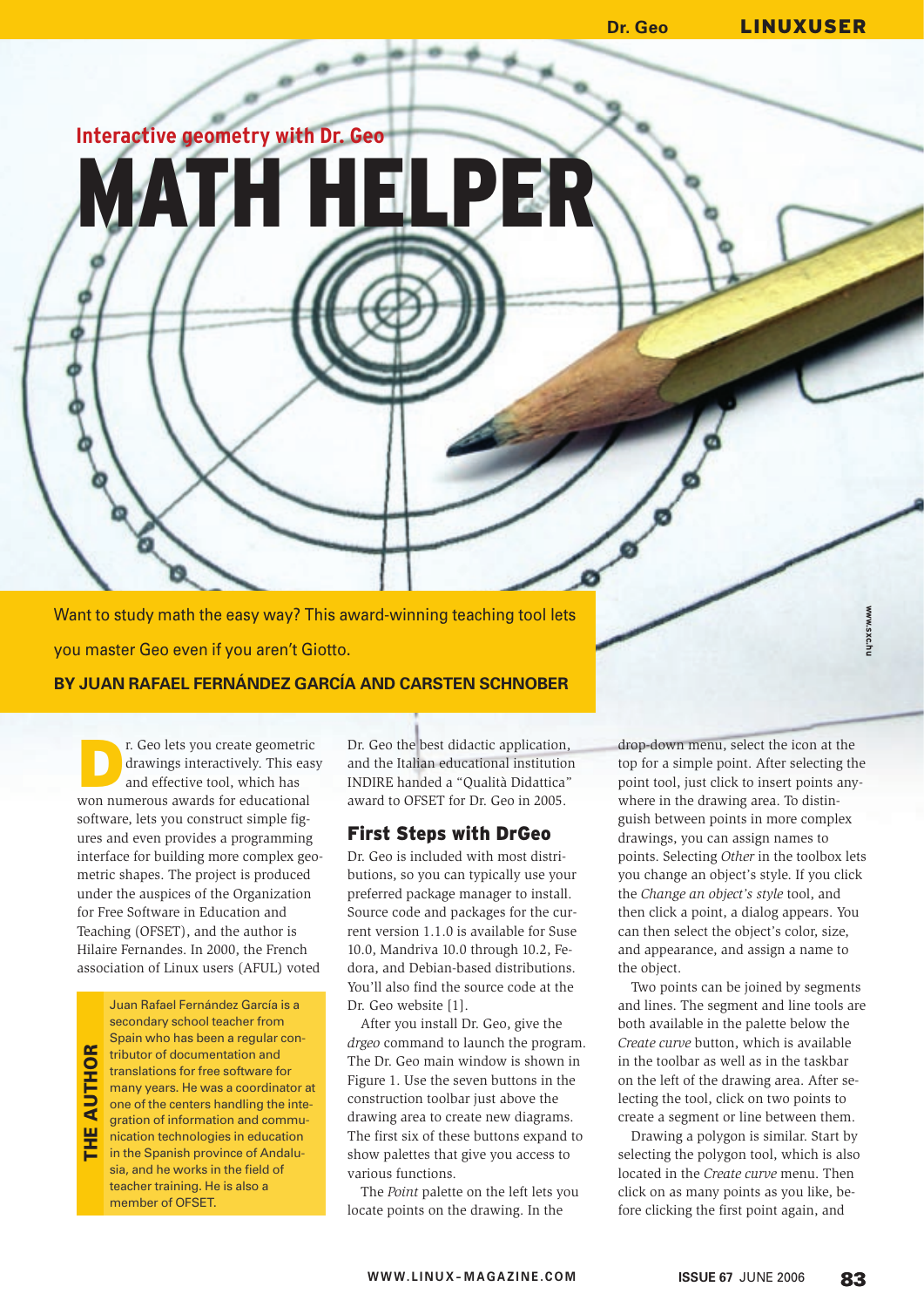



**Figure 1: The Dr. Geo main window is a central interface for building a geometric figure.**

**Figure 2: The item overview (on the left side of the main window) lists the objects in the current drawing.**

the program joins up the points to create a polygon.

The item overview (on the left side in Figure 2) gives you an overview of the objects in the current drawing. The list is hidden between the edge of the drawing area and the vertical toolbox when you launch the program. You can click the edge of the toolbar and drag the bar to expand the list, revealing the points and other elements in your drawing.

The *Create numeric object* palette gives you numerical information for your drawing. If you select the coordinate tool, and click three points, the tool gives you the angles between the points (see Figure 1). Alternatively, you can use

#### Listing 1: A Dr. Geo data file

```
<drgenius>
<drgeo name="Figure 8" U
scale="30.000000" \blacktrianglerightorigin_x="0.000000" \trianglerightorigin_y="1.600000" \trianglerightgrid="False">
\zetapoint id="1C6DDB0" \blacktrianglerighttype="Free" Z
color="Blue" 2
thickness="Thick" \trianglerightstyle="RectangularEmpty" 2
filled="False" 2
masked="False" 2
name="vue 3D">
\langle x \rangle 0.466667 \langle x \rangle\langle y \rangle - 1.266667 \langle y \rangle</point>
```
the *Curve* palette to create two vectors and click them with the coordinate tool.

The *Point* palette has a function that inserts a point in the middle of a segment or between two freestanding points. If you then use the *Move* tool – the icon on the right in the horizontal toolbar – to move one of the reference points, the mid-point will automatically move to the right position.

Measured angles react in the same way: if you move a reference point, changing the angle between the straight lines, the numeric values are automatically adjusted. This allows you to demonstrate, for example, that the sum of the angles in a triangle is always 180 degrees (Figure 3).

After exploring Dr. Geo's basic drawing functions, you can save your drawing by selecting *File | Save*. If you are working on multiple drawings, the *File | Save multiple* entry takes you to a dialog where you can select the entries you wish to save. To open a saved drawing, just pass the name to the program at the command line: *drgeo -f figur.fgeo*

Dr. Geo saves drawings as XML files (Listing 1), letting you edit the files with your favorite editor. *File | Export…* lets you create drawing files in other formats: vector graphics in standard Postscript, pixel-based PNG files, and LaTeX or Flydraw source code.

#### Macros

Using macros, Dr. Geo can repeatedly perform construction steps in various diagrams. A macro accepts input parameters based on mouse clicks by the user and uses them to create new objects.

Dr. Geo comes with a collection of sample macros in the *examples/macros* directory: to enable a macro, choose *File | Open* and select the macro. This adds a new entry to the *Macro-constructions* menu, and selecting the entry runs the matching macro. For example, if you open the *pentagone.mgeo* file, you can use the *Pentagone régulier* macro – most examples are French and have not been translated thus far.

Hovering the mouse over a macro entry gives you a tool tip with details of the macro. If your French is up to the challenge, the pentagon example will explain that the macro expects two points as input parameters. It uses the first as the corner point, and the second as the mid-point of the pentagon. Start by drawing two points anywhere in the drawing area, then click the menu entry to run the macro and click on the two points. Figure 4 shows you the results.

But we had promised to create a macro ourselves. Just to demonstrate this, let's create a vertical line that intersects the mid-point of an arbitrary segment between two points defined by the user.

Start by drawing the desired result. Draw two arbitrary points A and B. Then use the segment tool to join the points. Then add the mid-point C. The *Midpoint* tool is located in the *Point* palette.

Now let's add a line at right angles to segment AB intersecting at point C. The *Tools based on properties and transformations* palette gives us the right tool for this job, second from top. Select the tool and first click on point point C, then on segment AB. As point C lies on the seg-